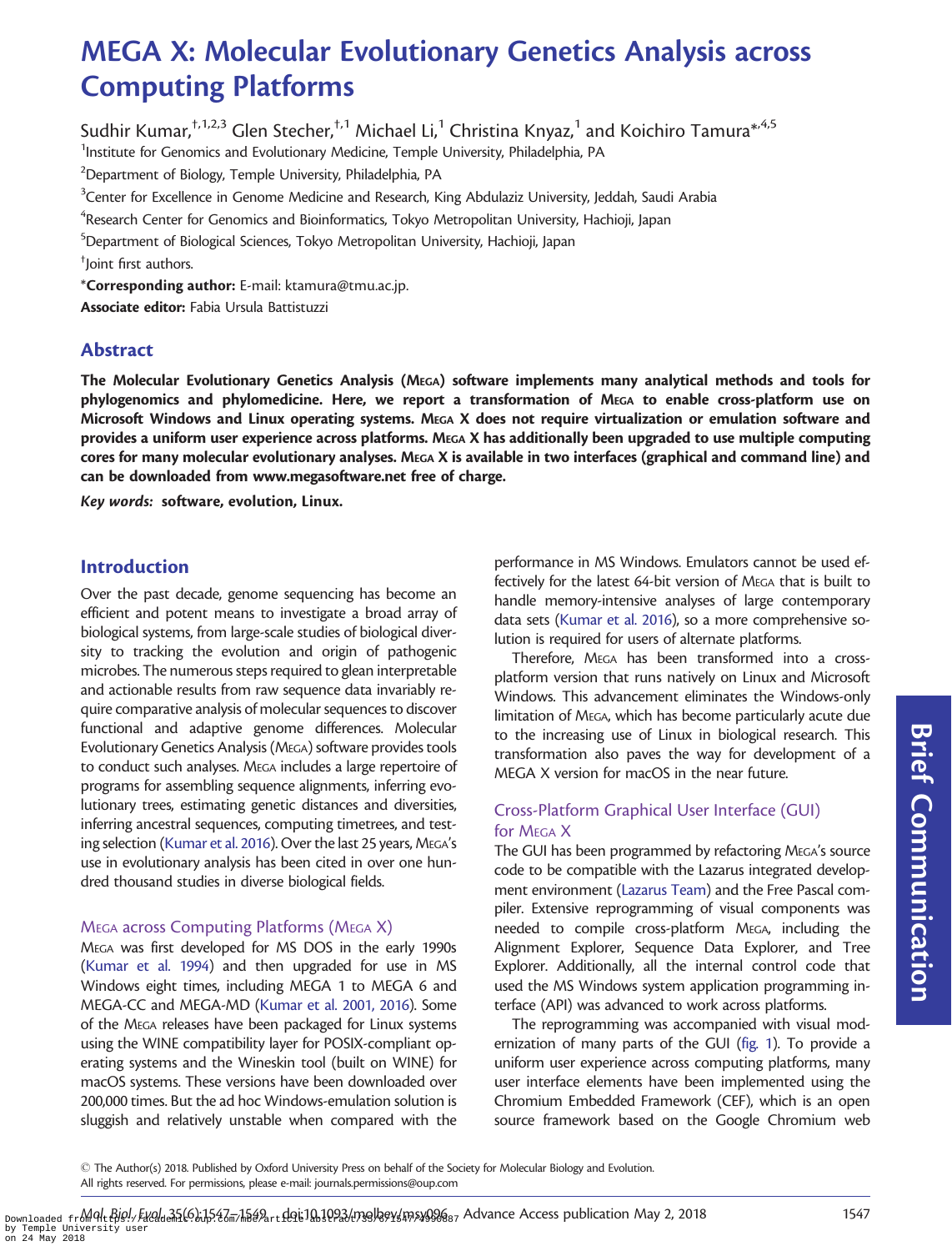<span id="page-1-0"></span>

FIG. 1. The MEGA X main form has a modernized look-and-feel, but it maintains the familiar structure of the previous versions of MEGA. (A) The top toolbar organizes the large number of analyses available in MEGA X into logical groups accessed via drop down menus. (B) The bottom toolbar provides access to utility functions such as the help system, example input data files and application preferences. (C) Icons on the main form provide convenient access to input data and results explorer windows. Mega X can now be used in two modes: one for data analysis (ANALYZE mode) and another for prototyping (PROTOTYPE mode).

browser core. With this framework, we have implemented GUI elements using HTML and JavaScript in MEGA X desktop GUI ([fig. 2](#page-2-0)). As a result, MEGA X has the same look-and-feel in Windows and Linux. We are currently developing MEGA X for macOS, which will share this user interface.

#### Parallelization of Computational Core

We have also improved MEGA's computational core by increasing the number of methods that can utilize multiple processors and cores on the same machine. This will greatly reduce the run time for computationally demanding inferences. Users can specify the maximum number of cores to deploy in the Analysis Preferences dialog box ([fig. 2](#page-2-0)G). By default, MEGA X uses all available cores, minus one, such that no >80% of RAM is consumed. Computational methods benefitting from calculation parallelization include those for selecting the best model for nucleotide or amino acid substitutions and bootstrap tests of molecular phylogenies employed with distance-based and parsimony-based methods. Users can already employ multiple cores during the heuristic search for the Maximum Likelihood (ML) tree in MEGA.

#### **Distributions**

On Microsoft Windows, MEGA X is intended to be used on 64 bit systems having version 10 and later. It will, however, work smoothly on previous versions of 64-bit Windows. We also

Downloaded from  $\frac{1548}{105}$  .//academic.oup.com/mbe/article-abstract/35/6/1547/4990887 by Temple University user on 24 May 2018

provide a 32-bit version of MEGA X for Windows for those with 32-bit computers. On Linux platforms, MEGA X has been optimized and tested for use on Debian/Ubuntu and RedHat/ CentOS based distributions. Because users may customize their Linux environments easily, we recommend use of MEGA X for Linux in tested desktop environments. Specifically, we have tested MEGA X on Ubuntu 16.04.4 (with Unity desktop), Mint 18.1 (with Cinnamon desktop), and CentOS 7 (with GNOME desktop).

MEGA X now generates a configuration file specifying analysis options for user-desired analysis in MEGA CC, which many researchers use for high throughput and iterative analysis in Windows, Linux and macOS environments ([Kumar et al.](#page-2-0) [2012\)](#page-2-0). The "Save Settings" button provides this functionality [\(fig. 2](#page-2-0)H). In fact, MEGA X can now be used in the prototype mode (see fig. 1, lower right corner), if desired, which obviates the need to distribute and maintain a separate application for generating the configuration file for running MEGA CC, so MEGA-Proto is no longer required or supported.

In conclusion, the cross-platform MEGA X will benefit many existing users and enable many others to consider utilizing MEGA X in their research and teaching endeavors. The consistency of user experience across platforms should be particularly useful in facilitating collaborative analyses within and among research groups as well as in teaching a diverse group of students. In the near future, we will complete the